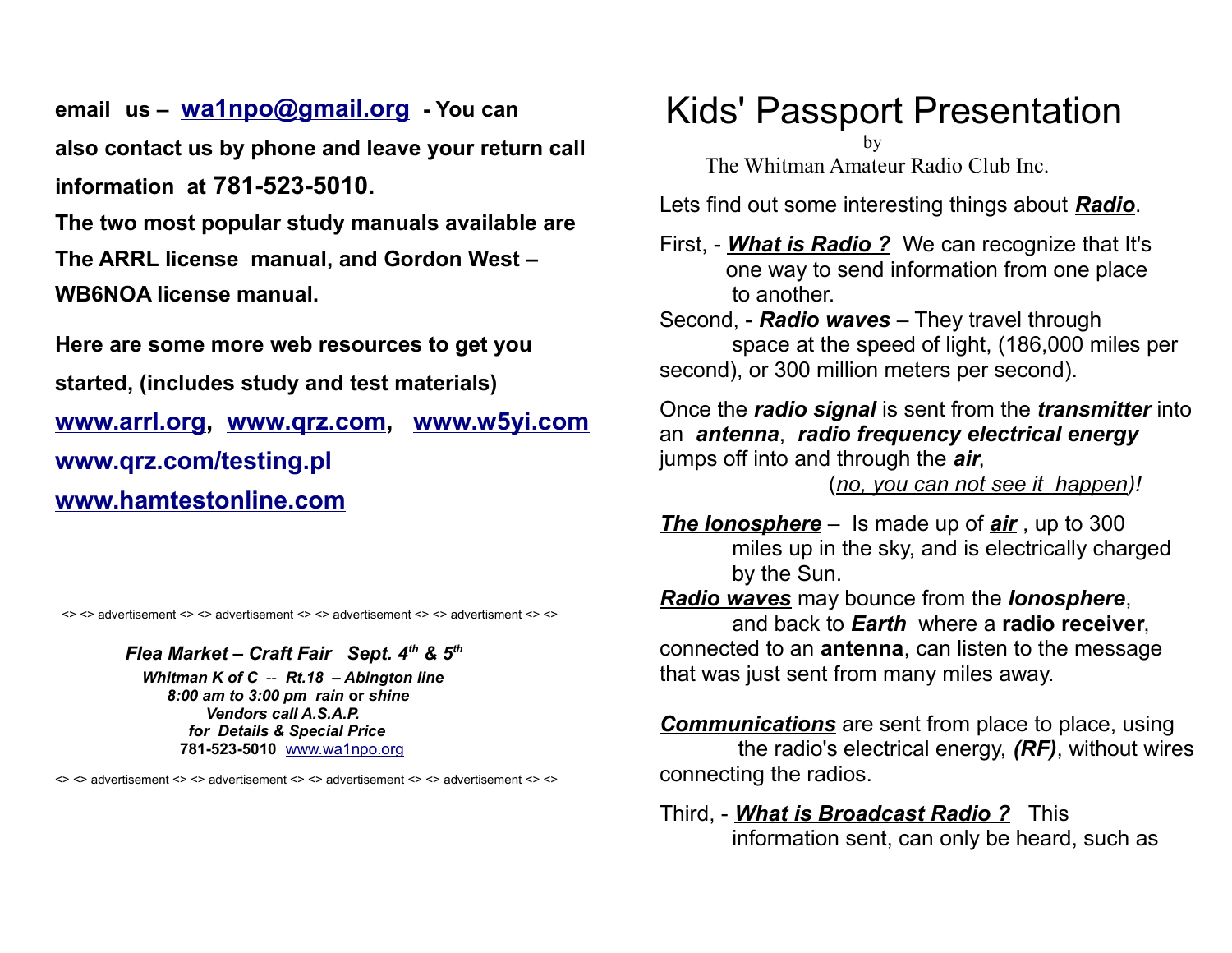music, news, or sporting events. This is *one way radio* meant for listening only.

### Fourth, *Ham Radio* is an example of *Two-way Radio*

 that lets you send messages *back and forth*, which means you can talk to someone far away where they can hear you and talk back to you.

*Ham radio operators* in the U.S. A. are issued individual Amateur licenses and call signs by the FCC. The FCC also issues all licenses and call signs to commercial radio stations as well.

#### *Some more examples* of people who use *Two-way Radios* are policemen, firemen, ambulances, taxi cabs, race car drivers, airplane pilots, astronauts, and *especially* **>** *Ham radio operators*

# *HAM RADIO – a 100 year old hobby*

### *Lets get started - First things first, you will need a license to operate.*

There are *free local classes* that teach basics that include some FCC rules, electrical principles, safety, radio operating procedures and more.

By correctly answering 26 of a 35 question written multiple choice examination, you will have earned the FCC *Amateur Technician Class* radio license. All of the questions and answers used are widely published with no secret or trick questions.

This new privilege allows you to operate on 10 of the16

radio frequency bands while using up to 1500 watts of power on some.

What can I do with my new *"Ham ticket" ?* There are many things.

#### *Here are just a few ideas <>*

- **<>** Talk to people and new friends in foreign countries.
- **<>** Talk to people (both local and far) while traveling in your car.
- **<>** Help in emergencies and natural disasters.
- **<>** Participate in contests or field day events.
- **<>** Participate in transmitter hunt games, also build your own direction finding equipment.
- **<>** Talk to the Astronauts on the International Space Station.
- **<>** Experiment with Amateur TV, also many digital applications.
- **<>** Communicate back to Earth through orbiting ham satellites ---

# *And this is just the beginning !*

## *The Whitman Amateur Radio Club Inc.*

 *is here to help you !* **Check out our** *web site* [www.wa1npo.org](http://www.wa1npo.org/) **for local ham radio activities and also information regarding** *current free local ham radio licensing classes* --